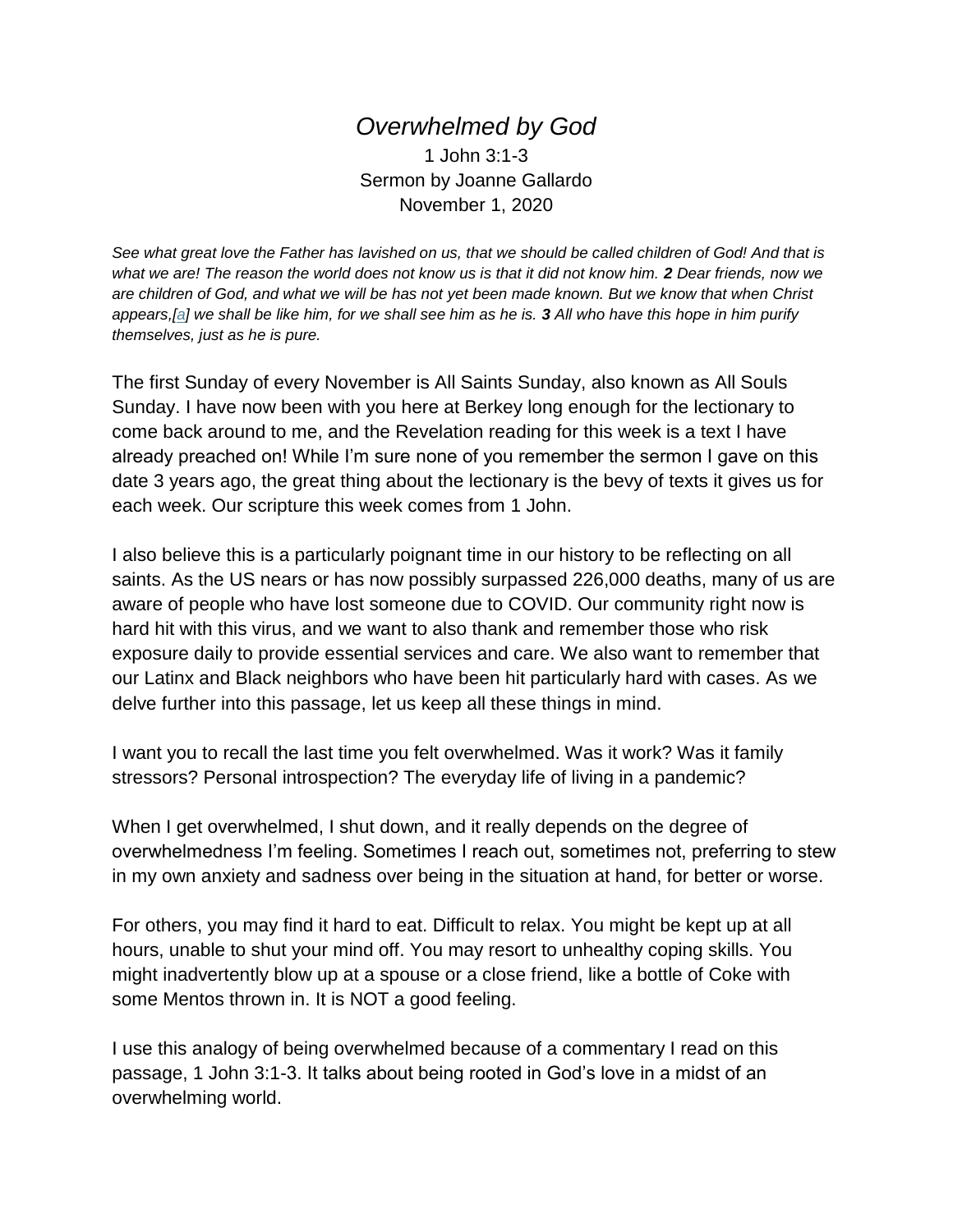Before I talk about the passage, I want you to note that I talked about being overwhelmed as a bad thing. Maybe you caught me on that thinking, "Well, isn't it possible to be positively overwhelmed?" And YES, the answer is YES!

I want you to now think of a time you felt positively overwhelmed. Were you showered with visits when you had a child? Were you sick and received a lot of cards? Maybe some flowers? Did lots of people check in on you when you were going through a rough time? Was a birthday particularly joyous? Do the holidays overwhelm you but with that good feeling?

I really hope that you are able to think of times you were overwhelmed with good things. I love 1 John in terms of it being a book really focused on love in some parts. Not only did I love it because it was easy to translate from the Greek (the word "love" is repeated many times), but what a refreshing passage in particular to read and remember. It should be noted that this passage comes in the middle of some rather polemical texts, talking about sin, condemnation, and the antichrist. I want to say that I am aware of that, but I also want to save talk of antichrists for another sermon. This sermon is focused on this passage, a passage of love, and a passage of belonging.

It starts off with "See what great love God has lavished" on us. Some translators have commented that a better translation might be "look it!" "Look it! God has lavished great love." Comedian John Mullaney has a portion of a routine he does about what we think of as the "height" of luxury as a kid versus now. It's an interesting thought as we think about our faith formation, think about the concept of lavishness and luxury when you were young (or young in faith) and now. And it's ok if you're still young in age or faith. But for those who are older, and I speak as someone who's not there yet but slowly getting there, we tend to focus on things like love, quality time, being surrounded by family and friends. That is what we see as luxury and lavishness. Sure, a vacation on some island somewhere may seem luxurious and lavish, but I bet a lot of it has to do with who you're with. I think about the holiday comment I made earlier. Lavishness isn't what's under the tree or on the table per se, it's who you're with. And as we mature in age and in faith, we come to treasure that all the more.

"That we shall be called children of God," it goes on to say. We belong to God. Not in a helicopter parent kind of way, a way that prevents us from growing and moving on our own, but in a wiser, helpful, nurturing way. We belong in the sense that we have a home base, a safety net, to use Biblical language, a "counselor." I'm going to push out this theology a bit, only because it makes it sound like "See how much God loves us, isn't that so great." And yes, yes it is. But I feel the larger arc of the Biblical story says also,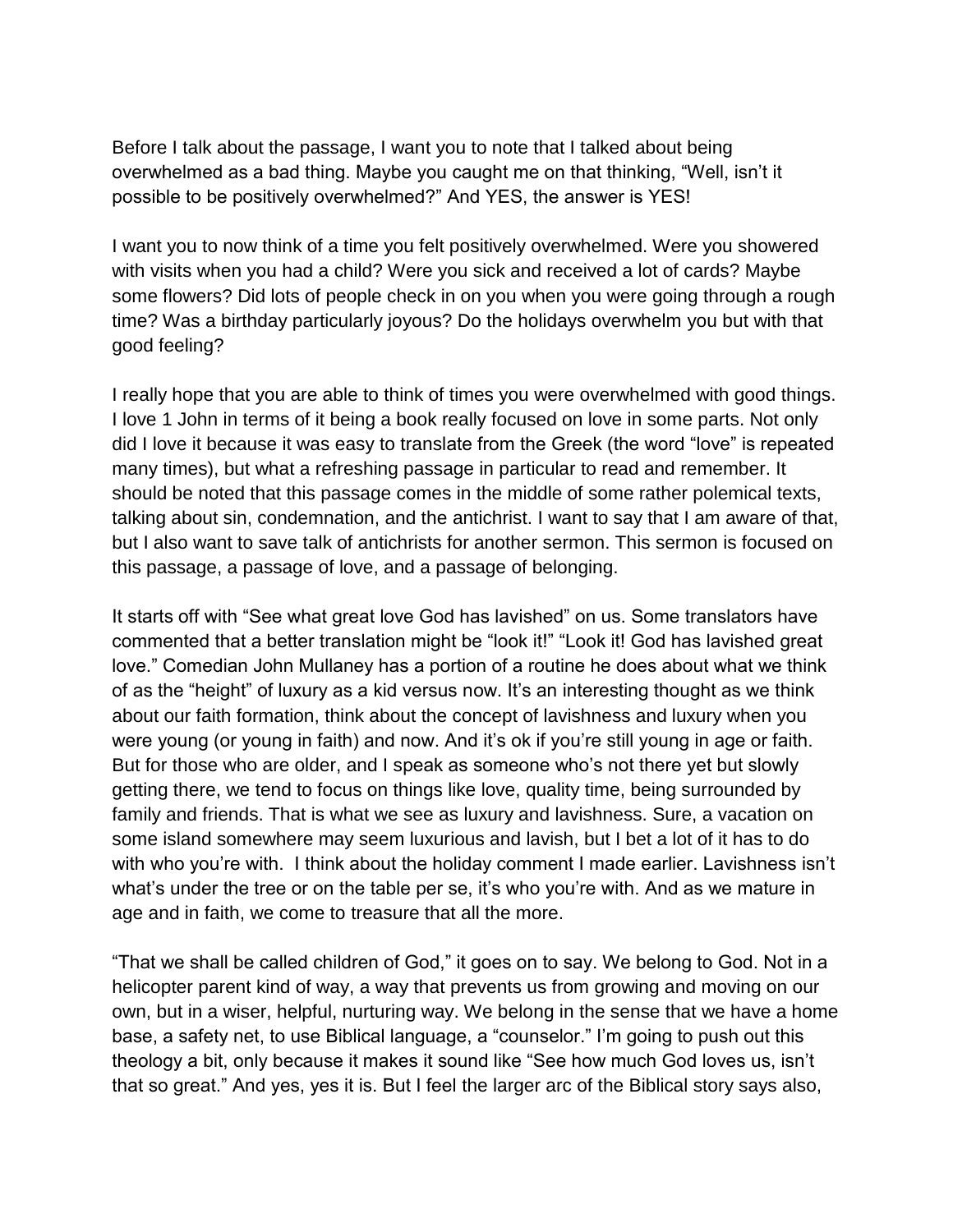not but, also "of course." Of course we are loved by God, yes we deserve it and not because we get everything right, but because God takes responsibility for us as imperfect but trying to get it right children. Children who need a lot of help but are loved nonetheless. We are a part of God, so of course. Of course this love is lavished on us.

"Dear friends, we are children of God, and what we will be is not yet made known." Once again we are drawn to this child language. In the Greek, the word that's used is "teknia" or "little children." In thinking about All Saints Sunday, I'm tempted to think of this passage as having the present as well as the eternal in mind. No matter where we are in our faith, what we will be is not yet made known. Whether we are in our teens or in our 80s, there is always growth to be had, revelations to be made, and new aspects of God to discover. And what will come is uncertain, and we do not know. But as I was saying before, in God we have a parent, a home base, safety, acceptance. No one can know the future, especially now as we near an election, especially now as we face more months of the pandemic, especially now since we are never promised another day. The only thing we are promised is God's overwhelming love.

It should also be noted that the community of 1 John is in the middle of a schism. What people believe about Jesus and what they are confessing about Jesus are different things, and some have chosen to stay with the community, and others have left. "They went out from us," the text later says. It even says that those folks hate their brother and sister. They were probably confused as to what it meant to move faithfully into an unknown future. I see this as relating to our context today, especially as we approach the election on Tuesday. It can feel that there have been people who've "left" Christianity for ideology, ideology that, as the scripture says, hates brother and sister. Ideology that idolizes money over goodwill, dominance over cooperation, and exclusion over embrace. What does it mean for this message to include the overwhelming love of God? What does it mean to look to the saints who have gone on before us, who fought for the rights of others, who stood up to injustice, and prayed their way through what feels like dystopia? As we are divided, how are we holding on to that overwhelming love, and how are we looking to our departed siblings who sojourned before us?

Part of what makes this love overwhelming is that nowhere does it say that purity, integrity, or certain acts MAKE us children of God, rather, just being makes us children of God. And that is so counterintuitive to us and I think that's what makes this love so overwhelming. Ever receive an anonymous gift and panicked because either you felt you didn't deserve it, or you didn't know who to say "thank you" to, or didn't know what you now needed to "do." A gift coming out of nowhere with no strings attached is overwhelming in itself, I would say. We're quick to say, "No, I don't need that.". I recently had someone offer to make something rather complicated for me. I automatically said,